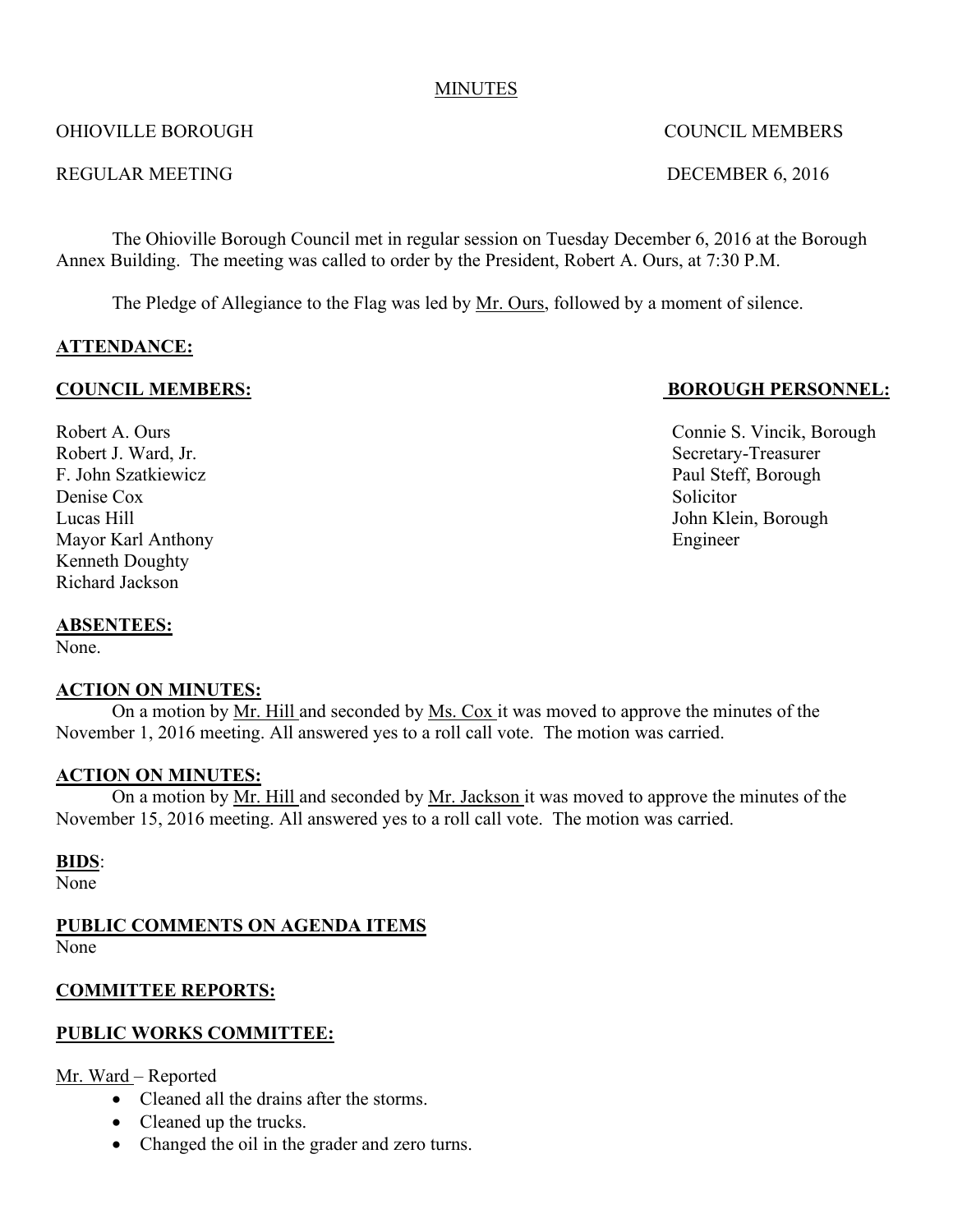- Put new edge on snow plow.
- Cleaned Lock 57 six times.
- Removed trees on Tusca Ext., Fredrickstown and Bielers Run.
- Dumped the recycling trailer 3 times.
- Discussed closing Lock 57.
- Discussed the dock and repairing it.
- We ordered all the salt from the 2016 contract.
- Discussed repairing the sign that was damaged.

#### **FINANCE / OFFICE COMMITTEE:**

Office and Equipment Committee – Mr. Doughty – We are close on the budget. We have done well this year.

#### **LEGISLATIVE COMMITTEE:**

Legislative Committee – Mr. Szatkiewicz – No Report

#### **PUBLIC UTILITIES COMMITTEE:**

Public Utilities Committee - Mr. Doughty – No Report

#### **PUBLIC SAFETY COMMITTEE:**

Fire Committee – Ms. Cox – No Report

Police Committee – Ms. Cox – We received a resignation letter from Officer Perrotta. He will be working through till the end of the year. Discussed the I pads, air cards and I pad holders for the police department. Discussed the actuarial study for the police department.

#### **MOTION TO APPROVE THOMAS J. ANDERSON AND ASSOCIATES TO COMPLETE AN ACTUARIAL STUDY FOR THE POLICE DEPARTMENT IN THE AMOUNT OF \$2,500.00:**

On a motion by Mr. Hill and seconded by Ms. Cox it was moved to approve Thomas J. Anderson and Associates to complete an actuarial study for the police department in the amount of \$2,500.00. Mr. Jackson voted no. Ms. Cox, Mr. Doughty, Mr. Hill, Mr. Szatkiewicz, Mr. Ward and Mr. Ours voted yes. The motion was carried.

### **RECREATION COMMITTEE:**

Recreation Committee – Mr. Hill – Discussed replacing the boards on the dock at Lock 57.

#### **REPORTS OF OFFICERS**:

Mayor – Received a letter from Sherriff Tony Guy thanking Officer Edgell for his outstanding effort.

Secretary – No Report

Treasurer – No Report

Planning Commission – No Report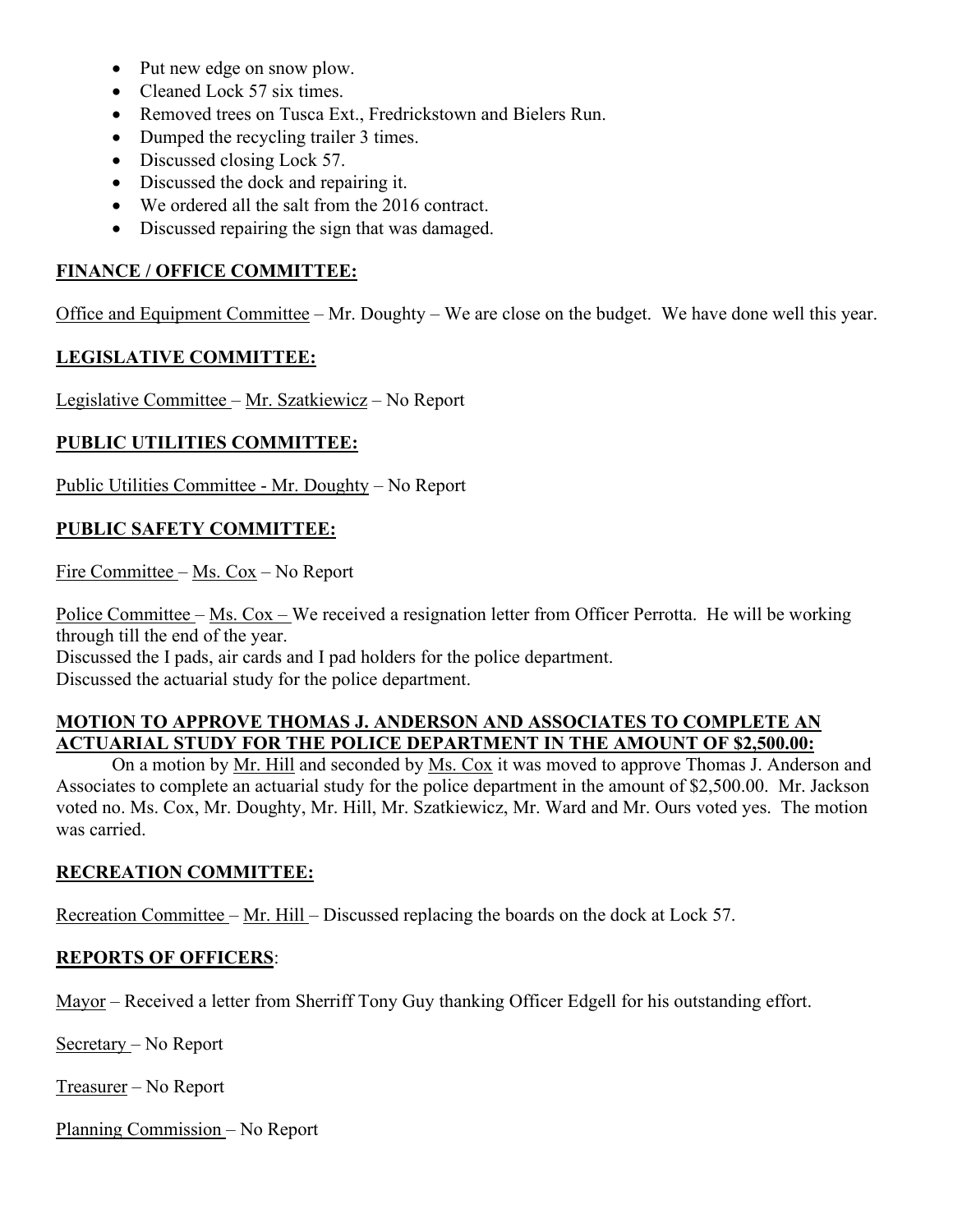Emergency Coordinator – No Report

Borough Solicitor – No Report

Borough Engineer – Discussed the air quality station that Glasgow would like to place at Lock 57.

Regarding Midland Borough and the discussion involving the tap in fee for sewer. They are not willing to lower the rate and will not be engaging in negotiations with Ohioville until Ohioville will return with a reasonable counter offer. The Engineer will find out from Midland what the size of the line is and work up a counter offer.

Mr. Ward asked the Engineer if he could find where the right away markers are on 1<sup>st</sup> Ave. We will be replacing pipes there.

Sewage Enforcement Officer – Received 2017 SEO contract for AG Squared Services.

# **MOTION TO APPROVE THE 2017 SEWAGE ENFORCEMENT OFFICER CONTRACT FOR AG SQUARED SERVICES:**

On a motion by Mr. Ward and seconded by Mr. Szatkiewicz it was moved to approve the 2017 Sewage Enforcement Officer contract for AG Squared Services. All answered yes to a roll call vote. The motion was carried.

Tax Collector – Received a letter from Disabled Veterans to exempt Gelindo Malignani of Real estate taxes.

## **MOTION TO ACCEPT THE REAL ESTATE TAX EXEMPTION FOR GELINDO MALIGNANI FROM THE DISABLED VETERANS:**

 On a motion by Mr. Szatkiewicz and seconded by Mr. Ward it was moved to accept the real estate tax exemption for Gelindo Malignani from the Disabled Veterans. All answered yes to a roll call vote. The motion was carried.

**UNFINISHED BUSINESS:** - Discussed the 2017 Humane Society contract.

# **MOTION TO APPROVE THE 2017 HUMANE SOCIETY CONTRACT:**

On a motion by Mr. Ward and seconded by Mr. Hill it was moved to approve the 2017 Humane Society contract. All answered yes to a roll call vote. The motion was carried.

**ACTION ON BILLS**: No Bills at this time.

**ORDINANCES OR RESOLUTIONS:** None at this time.

**APPROVAL OF PLANS:** None at this time.

**COMMUNICATIONS:** None at this time.

**NEW BUSINESS**: Discussed the 2017 Auditor contract for Herrmann & Loll.

# **MOTION TO APPROVE THE 2017 AUDITOR CONTRACT FOR HERRMAN & LOLL:**

On a motion by Mr. Doughty and seconded by Mr. Hill it was moved to approve the 2017 Auditor contract for Herrmann & Loll. All answered yes to a roll call vote. The motion was carried.

**ACTION ON COMMUNICATIONS:** None at this time.

**AWARDING OF BIDS:** None at this time.